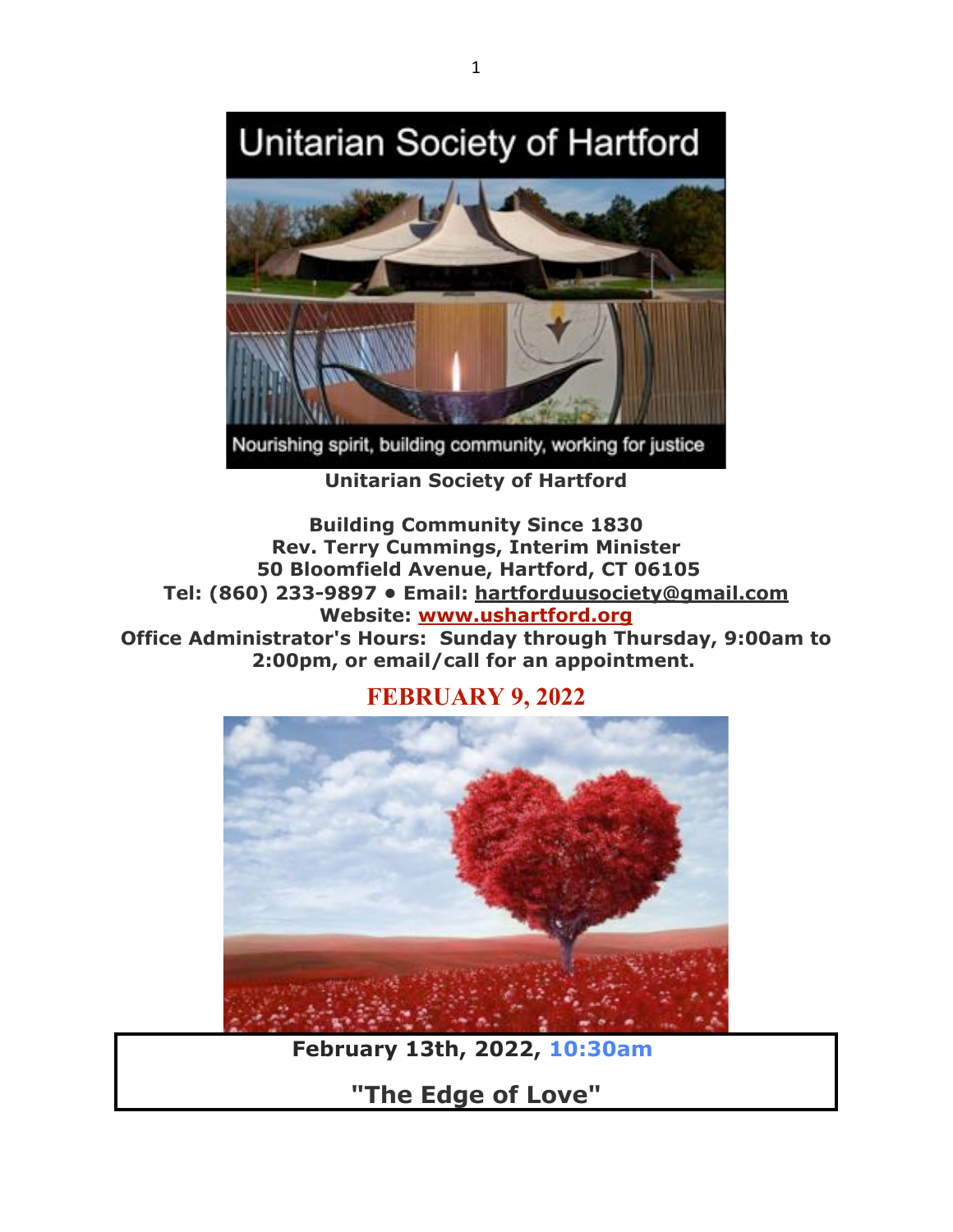**This coming Sunday, with Valentine's day in mind, the theme of our service will be love. In Rev. Terry's homily she will reflect upon ways in which we can view love through a lens that is expansive and inclusive, purposeful and just.**

## **10:30am Hybrid Worship Service**

## **Join us in ZOOM HERE.**

#### **Closed captions are available. Meeting ID: 931 0388 7934 Passcode: 128493**

**11:30am - Fellowship Time will be immediately following services both in person and ZOOM.**

#### **You can also watch the Sunday service at https://vimeo.com/unitariansocietyhartford**

#### **NEW ONLINE DONATION PORTAL**

**To donate to USH we encourage you to try out the new portal to see how it can work for you! Visit our Giving & Stewardship page (LINK TO: https://ushartford.org/stewardship-2/) to access the USH Online Giving Portal and other giving options.**

## **IMPORTANT NEWS ABOUT SUNDAY WORSHIP AT THE UNITARIAN SOCIETY OF HARTFORD**

Dear members and friends, I am very pleased to share with you that the Board of Directors voted at its February 8th meeting to resume in-person services without a limit on the number of people who may attend. This means, essentially, that we are going back to the procedures that were in place before the omicron variant of the COVID 19 virus emerged in January.

Those who wish to attend in-person will still be asked to wear face coverings and observe social distancing. We also strongly recommend that those in attendance be fully vaccinated (two shots plus a boost in most cases).

The option to attend our service online will still be available, and we invite those who are not fully vaccinated to attend online. We would love to see you.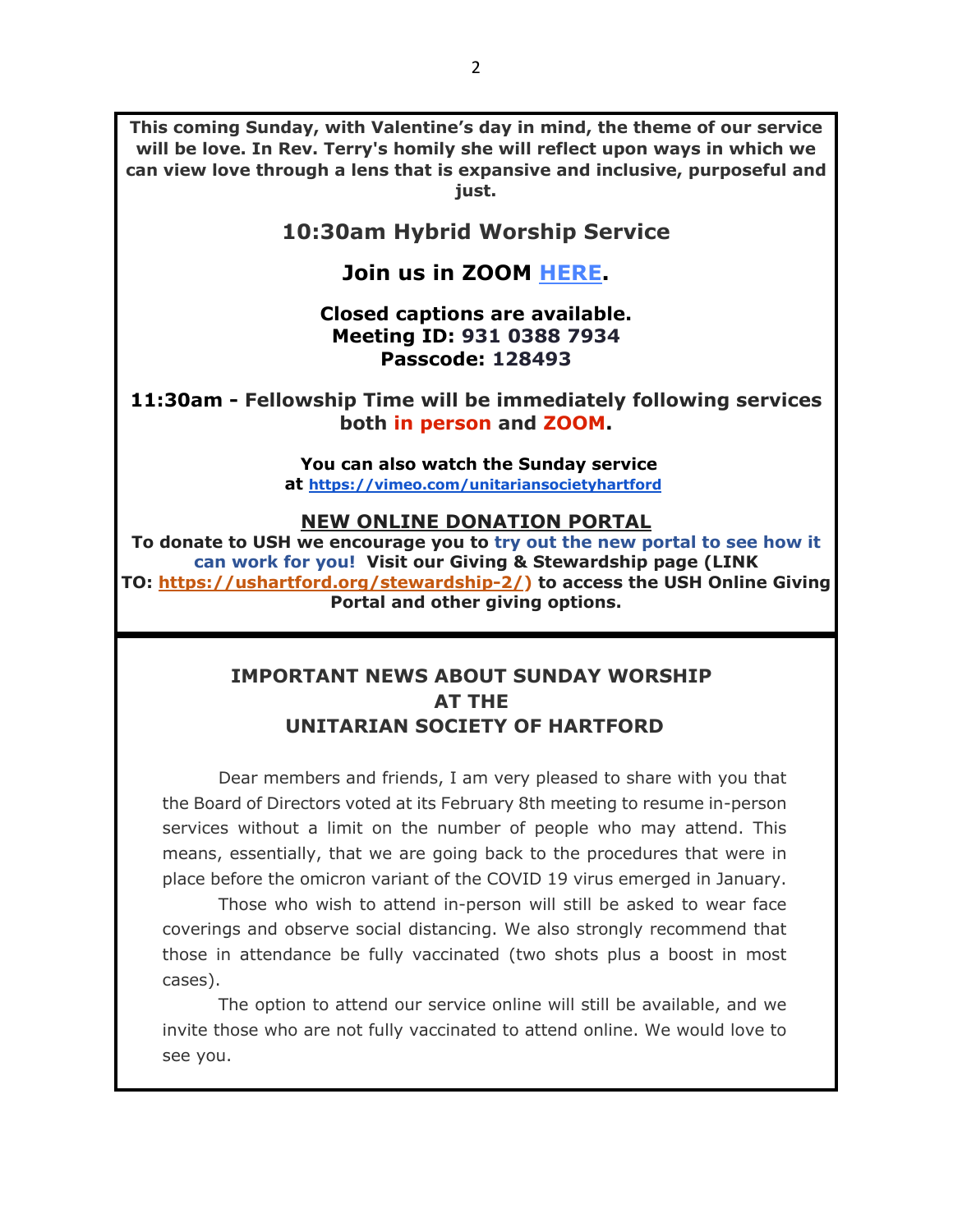We will not require proof of vaccination to be presented by those who attend in-person, but we would appreciate it.

An informal coffee and connection hour will take place in Fellowship Hall immediately after the service, and as always our sincere thanks go to Janice Newton for organizing refreshments.

It is also not too late to make a donation to last month's Good Neighbor Offering recipient, The Village for Families and Children, by mailing a check to USH and noting "The Village" in the memo line; or please follow the instructions **above** for giving online.

While there are favorable signs that the impact of the pandemic is lessening, the safety of our visitors and staff remains a major priority. *Staff and those volunteers who work with children or who are part of the service will still be required to be fully vaccinated.*

The Board may make changes to the USH COVID policies in the future as necessary to respond to improving or deteriorating circumstances. Let's hope for only good news going forward!

This coming Sunday, with Valentine's day in mind, the theme of our service will be love. In my homily I will reflect upon ways in which we can view love through a lens that is expansive and inclusive, purposeful and just.

We are hoping to have arrangements for children and youth to have an opportunity to connect with each other during the service this Sunday. This is still a work in progress, however.

If you are planning to attend our service with children or youth who you would like spend some time with others, please let me know by email (revterryush@gmail.com) by the end of the day on Friday. Please let me know the ages of the children and their vaccination status, and the best phone number for you to be contacted. I will let you know what arrangements are in place as soon as I can, which will depend on the number of young people we can expect.

Thank you for taking the time to read this lengthy message. I am so excited that we are moving back towards a more enjoyable "new normal". I hope to see you this Sunday.

#### **With appreciation and joy, Rev. Terry Cummings**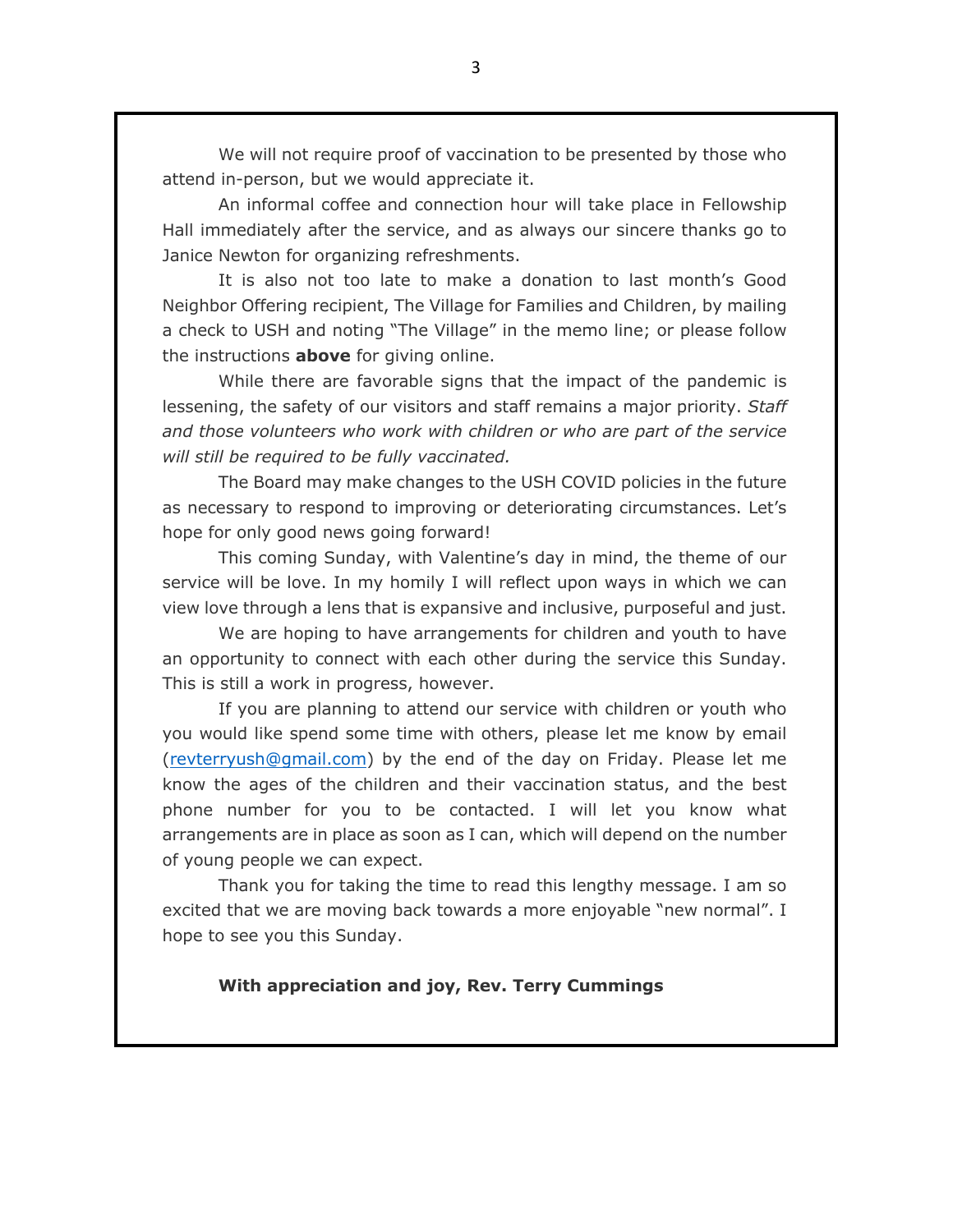# **This Week's Happenings**

**Thursday Feb 10th 2:30pm-4:30pm - The USH Book Club:** Barack Obama; *A Promised Land.* Contact: Ginny Allen at fiddlenurse1@gmail.com. **Sunday, February 13th 9:00am Youth Group 9:15am-10:15am Buildings and Grounds Meeting 9:30am-10:15am Comfort Shawl Knitters 10:30am Worship** *–* Rev. Terry Cummings, Interim Minister **12:15pm-1:30pm Caring Network Meeting –** Murray **Monday February 14th 6:30pm USH Artists Group** – Library Contact: Marye Gail Harrison maryegailh@gmail.com. **Tuesday, February 15th 11:00am Emei Qigong Cultivation –** Contact: Dianna Heyman **6:30pm-8:30pm Board meeting – Zoom 12:00 pm-2:00 pm** - Lunch Bunch at Concetta's **Cancelled 8:00pm Alcoholics Anonymous** – *Offsite*. **Wednesday, February 16th Thursday, February 17th Friday, February 18th Saturday, February 19th 9am-10:30am UU Spirit Life Conversations** - Contact: Judy Robbins at judyrobb2@gmail.com

#### **Please take note that the next Board meeting will be on March 8th at 6:30pm via Zoom**



# **"Chalice" ZOOM Room Password Change**

Please note that the password for the ZOOM room named "Chalice" has been changed. Please contact either **Buffie** or **any Board**